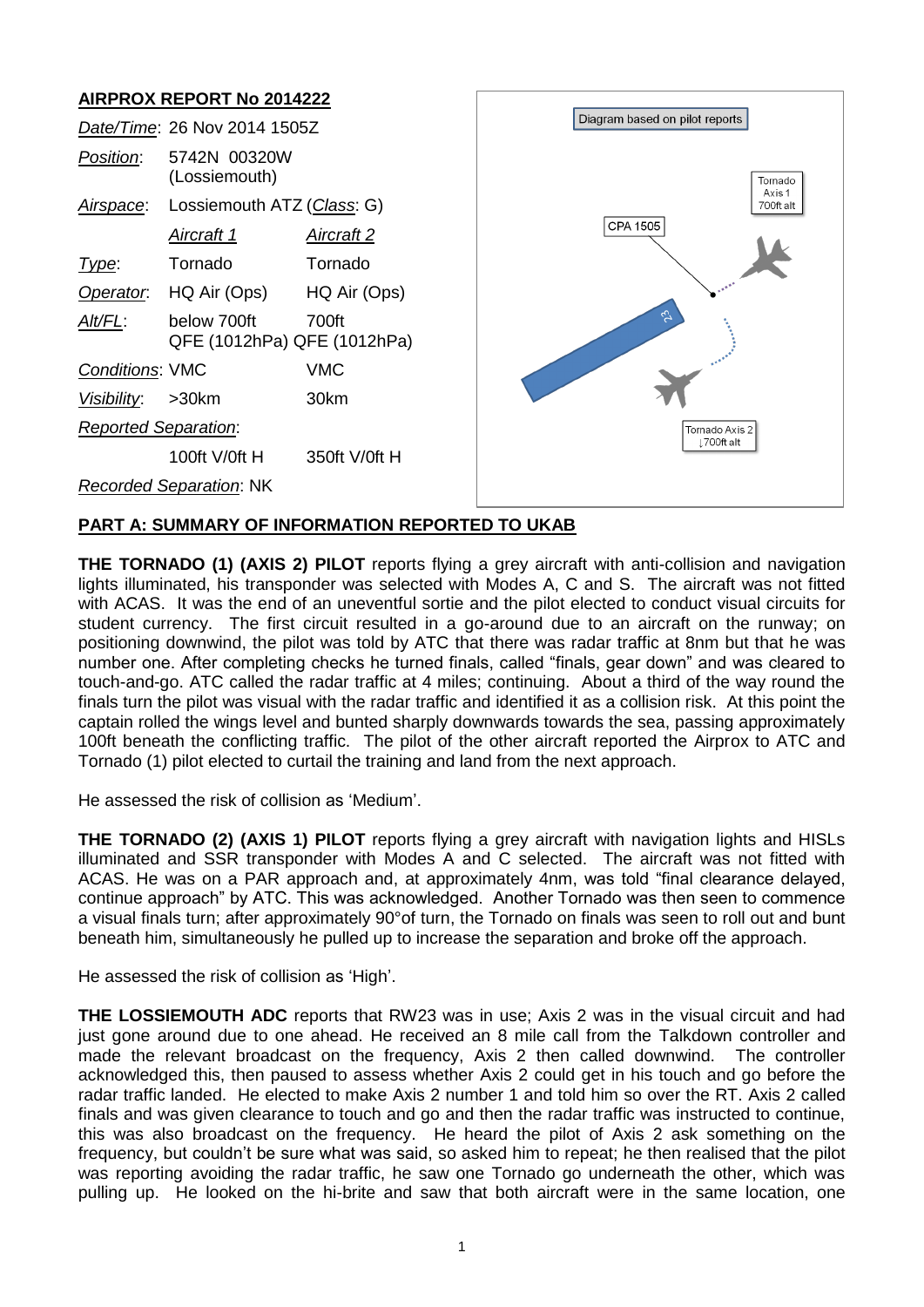heading towards the airfield, the other towards the deadside. He believed that as Axis 2 called finals the radar traffic was at 6 miles, and noted that throughout he had believed that Axis 2 would get his approach in before the radar traffic. His intention had been to give the delayed clearance and then the instruction "if visual continue with tower" to the radar traffic.

He perceived the severity of the incident as 'Medium'.

**THE LOSSIEMOUTH PAR CONTROLLER** reports receiving Axis1 on PAR at 11 miles from touchdown, his intentions were to land. He was given normal instructions to descend at 6.5nms and at 4 miles the clearance was delayed and he was told to continue his approach. When Axis 1 was at 3/3.5nms a confliction appeared on both elements of the radar screen at 2nm. The unknown aircraft joined from the left of the screen towards the centreline, showing a similar height in elevation, the controller waited a few seconds to assess the situation and was just about to call the traffic when he saw the conflicting aircraft drop several hundred feet in elevation. He assessed there was now no risk of collision between the two aircraft so went through to ADC for the 2.5nm clearance, at the same time the pilot said he was breaking off the approach and changing to the tower frequency because of an "airmiss". The PAR controller acknowledged and informed the supervisor.

He perceived the severity of the incident as 'Medium'.

**THE LOSSIEMOUTH SUPERVISOR** reports that at the time of the incident he was conducting a handover to the on-coming supervisor. The PAR controller interrupted the handover to inform him of the incident. The VCR was fully manned with low traffic levels at the time. The Supervisor then arranged for the RT and radar recordings to be impounded.

### **Factual Background**

The weather at Lossiemouth was reported as:

```
EGQS 261450Z 15001KT CAVOK 06/02 Q1013 BLU NOSIG
```
#### **Analysis and Investigation**

#### **Military ATM**

Due to the heights and geography involved**,** a radar replay could not be traced; however, the unit involved produced a reconstruction of the incident as per Figure 1.



Figure 1: Unit reconstruction of the incident.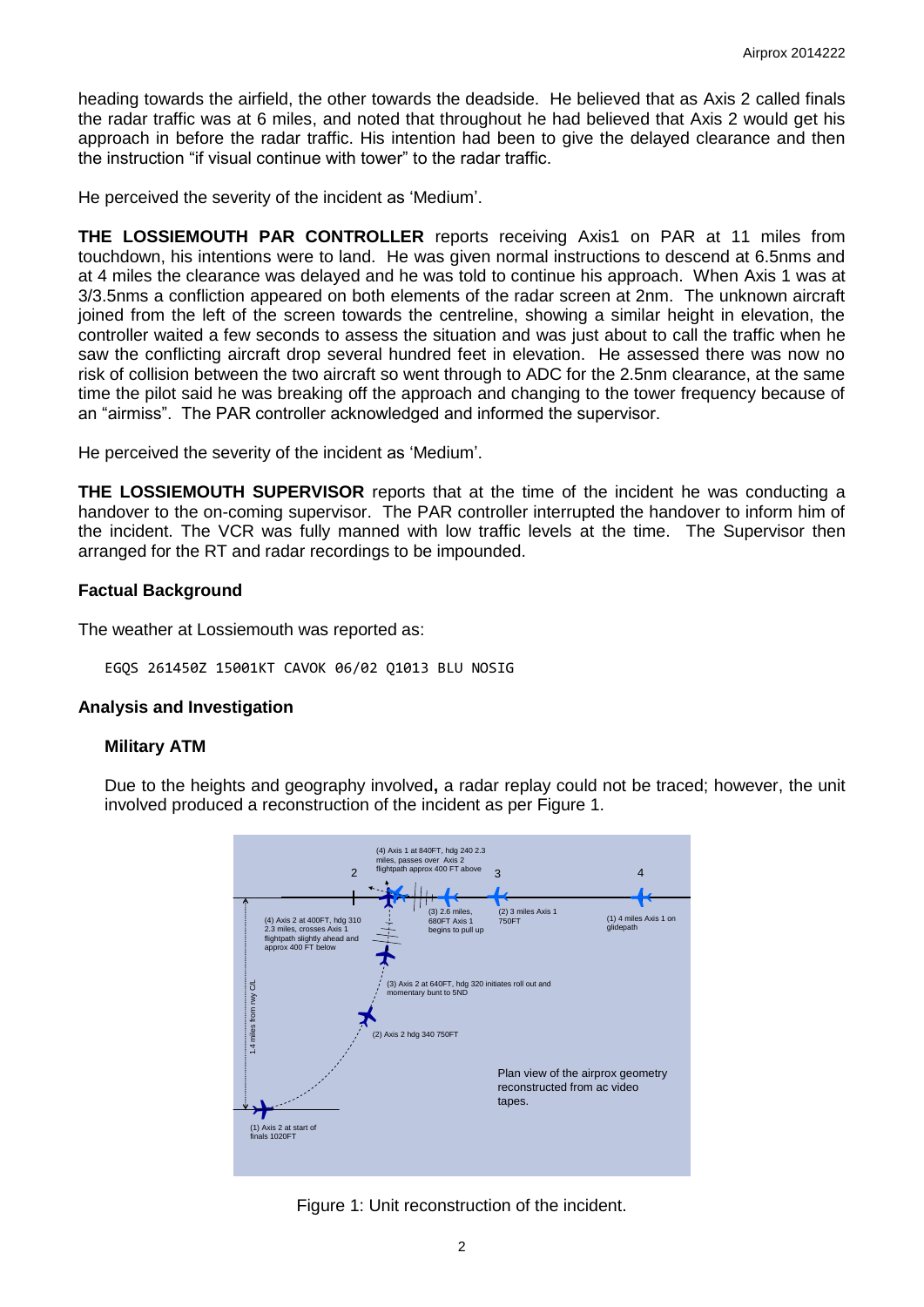A tape transcript from the unit is below, which includes RT and Cockpit Voice Recorder:

| To                   | From             | <b>Speech Transcription</b>                                     | <b>Time</b>          |
|----------------------|------------------|-----------------------------------------------------------------|----------------------|
| Talkdown             | Axis 1           | Talkdown Axis 1 on handover                                     | 15:04:42             |
| Axis 1               | Talkdown         | Axis 1 Lossie talkdown identified, readback QFE                 | 15:04:43             |
| Axis 1               | Talkdown         | Eight miles                                                     | 15:05:45             |
| All                  | Twr              | Tornado eight miles land                                        | 15:05:49             |
| Aircrew D            | Aircrew C        | We're going to get, rightabout the same time aren't we          | 15:06:12             |
| Axis 2               |                  |                                                                 |                      |
| Aircrew C            | Aircrew D        | Yes, you may have to extend downwind to fit in behind the radar | 15:06:17             |
| Axis 2               |                  | traffic                                                         |                      |
| Twr                  | Axis 2           | Axis 2 downwind touch and go                                    | 15:06:26             |
| Axis 2               | Twr              | Axis 2                                                          | 15:06:27             |
| Axis 2               | Twr              | Wind calm                                                       | 15:06:30             |
| Axis 2               | Twr              | You are number one                                              | 15:06:33             |
| Twr                  | Typhoon          | [Typhoon c/s] extending upwind                                  | 15:06:41             |
| Aircrew D            | Aircrew C        | Unintelligible cockpit checks                                   | 15:06:56             |
| Axis 2               |                  |                                                                 |                      |
| Twr                  | Axis 2           | Axis 2 finals gear down                                         | 15:07:04             |
| Axis 1               | Talkdown         | Axis 1, final clearance delayed, continue approach              | 15:07:06             |
| Axis 2               | Twr              | Axis 2 cleared touch and go                                     | 15:07:07             |
| Talkdown             | Axis 1           | Continue approach, Axis 1                                       | 15:07:08             |
| Twr                  | Axis 2           | Cleared touch and go Axis 2                                     | 15:07:09             |
| <b>Aircrew B</b>     | Aircrew A        | One guy just started to tip in to finals                        | 15:07:10             |
| Axis 1               |                  |                                                                 |                      |
| All                  | Twr              | Tornado four miles continuing                                   | 15:07:11             |
| Axis 1               | Talkdown         | Three and a half miles                                          | 15:07:12             |
| Twr                  | Axis 2           | Axis 2 confliction on that instrument traffic                   | 15:07:15             |
| Axis 2               | Twr              | Axis 2 say again                                                | 15:07:17             |
| <b>Aircrew B</b>     | <b>Aircrew A</b> | Well this will be interestingI'm visual with traffic left ten   | 15:07:18             |
| Axis 1               |                  |                                                                 |                      |
| Aircrew D            | Aircrew C        | I'm not happy with thatI'm going to duck under, he's way too    | 15:07:18             |
| Axis 2<br>Axis 1     | Talkdown         | close<br>Three miles                                            |                      |
| <b>Aircrew D</b>     | Aircrew C        | Right, travel gear                                              | 15:07:23<br>15:07:24 |
| Axis 2               |                  |                                                                 |                      |
| <b>Aircrew B</b>     | Aircrew A        | Happy                                                           | 15:07:26             |
| Axis 1               |                  |                                                                 |                      |
| Aircrew A            | Aircrew B        | Yeah                                                            | 15:07:27             |
| Axis 1               |                  |                                                                 |                      |
| Aircrew D            | Aircrew C        | That would of put us ahead of him, sorry about that I wasn't    | 15:07:27             |
| Axis 2               |                  | happy with that at all                                          |                      |
| Aircrew <sub>C</sub> | Aircrew D        | No agreed                                                       | 15:07:28             |
| Axis 2               |                  |                                                                 |                      |
| Aircrew B            | Aircrew A        | I'm gonna go up over that                                       | 15:07:29             |
| Axis 1               |                  |                                                                 |                      |
| Axis 1               | Talkdown         | Two and a half miles                                            | 15:07:32             |
| Talkdown             | Axis 1           | Axis 1 switching to tower for an air miss                       | 15:07:34             |
| Twr                  | Axis 2           | Axis 2 going below the instrument traffic                       | 15:07:34             |
| Axis 2               | Twr              | Axis 2 roger                                                    | 15:07:38             |
| Twr                  | Axis 1           | Axis 1 join broken off the approach for an air miss             | 15:07:45             |
| Axis 1               | Twr              | Axis 1 Lossie Tower join runway two three clutch QFE 1021       | 15:07:48             |
|                      |                  | correction 1012, 1 deadside, 1 upwind extending                 |                      |

Axis 1 was on PAR RW23 and, from the transcript evidence, was on centreline and on glidepath at 5nm. The conditions were VMC but the crew were flying an IFR approach and had near constant RT from the Talkdown controller. Five seconds after the 3.5nm call, the crew commented, "*Well this will be interesting…I'm visual with traffic left ten.*" At the same time, one of the crew members in Axis 2 commented that, "*I'm not happy with that...I'm going to duck under, he's way too close.*"From the crew comments, it is evident that they were aware of the looming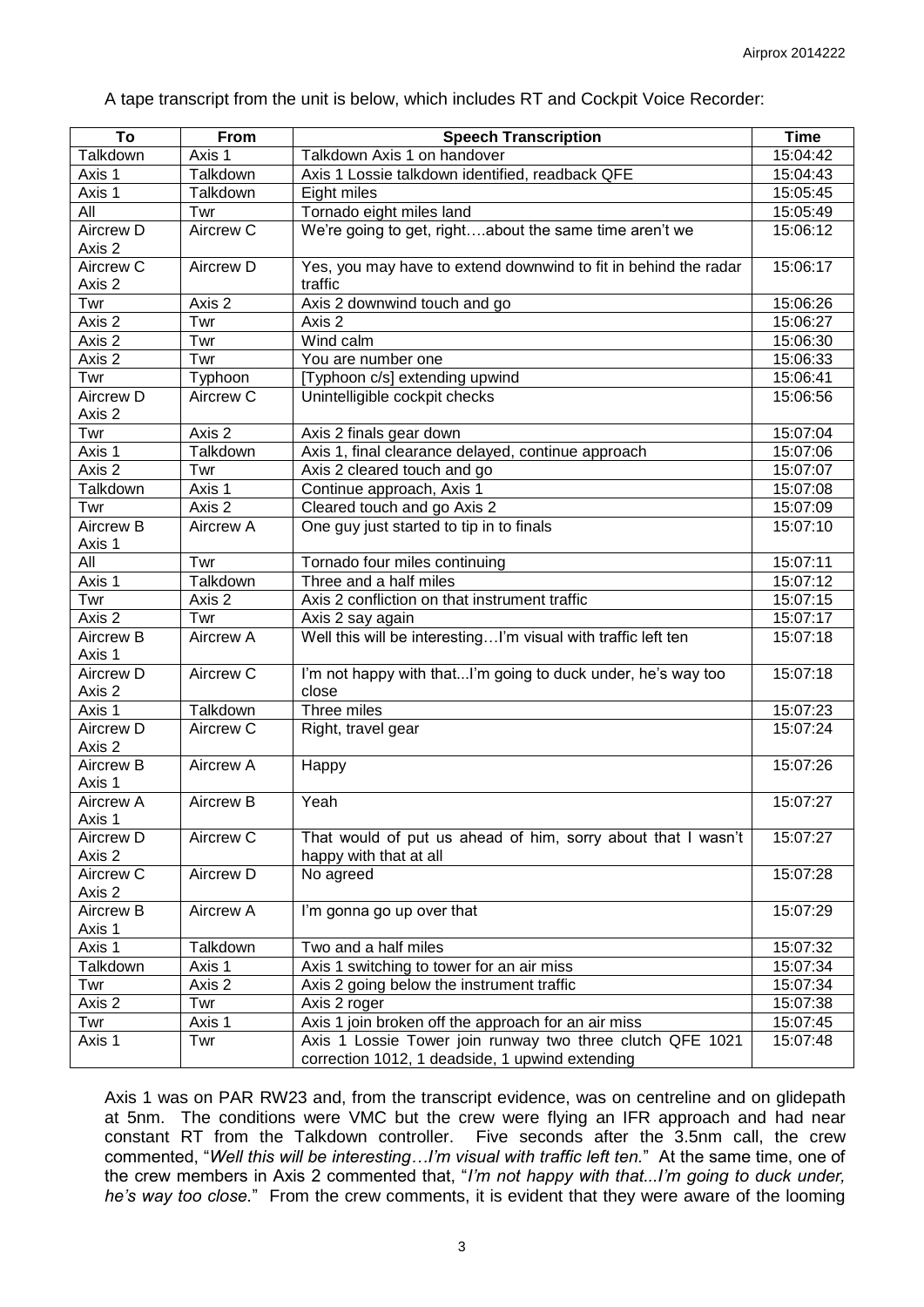confliction and had been maintaining an effective lookout, as well as conducting their respective approaches. Both crews and Talkdown were uncomfortable with the geometry and, ultimately, avoiding action from Axis 2 provided approximately 400ft height separation (Figure 1).

The Talkdown controller conducted the precision approach including the essential safety checks. The controller became alerted when the confliction appeared in elevation and azimuth and there was a delay in delivering Traffic Information as the controller assessed the confliction. The Talkdown controller was relatively inexperienced (first endorsed in PAR on 15 Aug 14) and there may have been a delay in processing and delivering the information; however, the aircrew were visual and reported the 'air miss' on frequency before switching to Tower for a visual circuit join.

The Tower controller, who had been at Lossiemouth for three months, had a medium workload with two aircraft on frequency and one on an IF approach. As per MAA RA 3018(1) (replaced by RA3261), one of the responsibilities of an Aerodrome Controller is to, "*sequence the mixed arrival and departure of visual and instrument traffic*." The Tower controller had to make a decision over priorities and sequencing between Axis 1 and 2. The reply to the Axis 2 downwind call was in three transmissions and this reflects the occurrence report that the controller thought about the confliction, issued a priority and formulated a plan to get both aircraft their respective approaches. The controller had attempted to produce a flexible outcome, as outlined in local orders, to have Axis 2 conduct a touch-and-go and to issue an 'if visual to Tower' instruction to Axis 1, prior to Axis 1 reaching 2nm. 'If visual to Tower' would have led to the PAR controller asking Axis 1 if he was visual with the Aerodrome. A negative reply would result in a go-around and an affirmative reply would result in Axis 1 calling Tower in order to obtain a clearance to land following Axis 2 establishing safely airborne, after the touch-and-go. Other options available in the circumstances include sequencing the IFR traffic first and extending the visual traffic downwind or sending the visual circuit traffic around at circuit height. Alternatively, the Tower controller had the option of breaking-off the radar traffic. In terms of priorities, the RAF Lossiemouth Flying Order Book (FOB) states:

'VFR/IFR Priorities. Under normal circumstances the Aerodrome Controller is to apply the following order of priorities when integrating IFR and VFR traffic:

- h. Instrument approaches.
- i. Visual circuit traffic  $-$  {OCU}
- j. Visual circuit traffic.'

In the planning and decision making phase, the controller may have misjudged the aircraft projection, possibly based on past procedures and experiences at a different fast-jet base. The controller had just taken over the console and judged that Axis 2 would be touching down with Axis 1 at around 500ft; however, the aircraft were converging for the 2.25nm finals area. The Tower controller had recently arrived from another fast-jet base, where a tighter visual circuit was flown. To add further context, various aircraft operate out of Lossiemouth, including Tornados, Typhoons and Sea Kings; certain Tornado configurations can also affect aircraft speed (swept wing or flapless approaches) and sequencing considerations. Runway selection affects the size of the visual circuit as certain local avoid areas extend the width and length of the visual circuit patterns i.e. RW23 circuit extends past a local town. Most of the Tower controller's training had occurred on RW05, and in similar scenarios on RW23, visual circuit traffic had commented that they could get ahead of PAR traffic.

The normal barriers to a confliction would be sound integration procedures, lookout, Traffic Information and a form of ACAS. The Tornados were not fitted with ACAS but both crews demonstrated their lookout and collision avoidance responsibilities, as per the cockpit recordings. The crew lookout and avoiding actions prevented the prospect of a collision. The Tower controller had passed information on the PAR traffic, at 4nm continuing the approach, immediately after clearing Axis 2 for a touch and go. The Talkdown controller would have passed circuit information with a positive clearance or a break-off instruction, which would have been passed prior to Axis 1 reaching 2nm finals. Talkdown was assessing the conflictor and about to pass information when the crew took action. The normal procedure for VFR/IFR integration would be for Tower to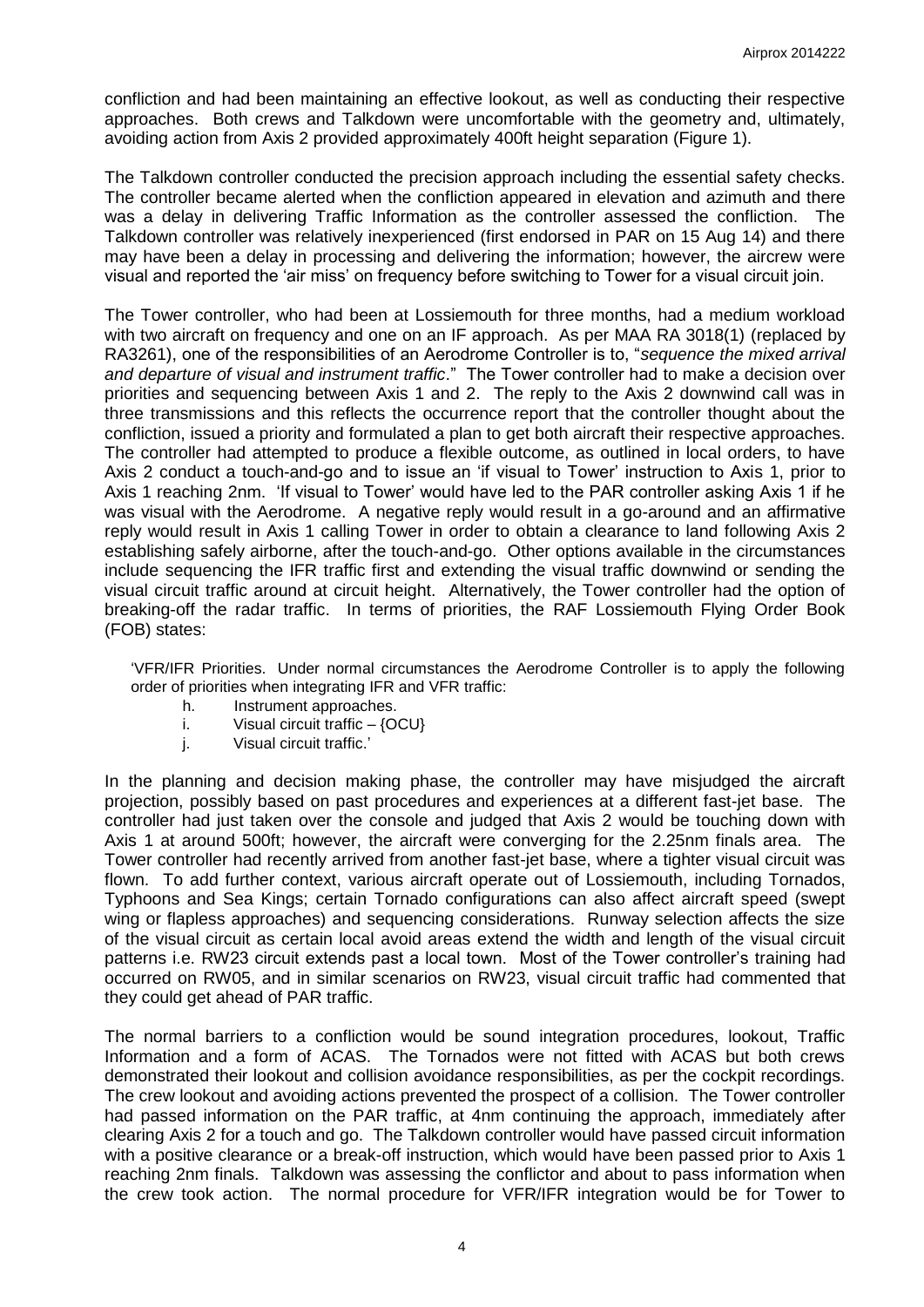sequence traffic, allocate use of the runway and provide information to allow crews to separate themselves accordingly. The sequencing relies upon planning ahead and decision making, which are open to human perceptions and past experiences. The mixed IFR/VFR circuits at Lossiemouth can be complex due to the different variables and this tests the judgement of all involved. The ATC unit have provided more guidance in their training manuals for controllers assessing sequencing of aircraft; the unit are coordinating with aircrew to review the 'if visual to tower' call. A thorough unit Occurrence Safety Investigation was conducted and produced a number of recommendations.

### **UKAB Secretariat**

Both pilots shared an equal responsibility for collision avoidance and for not flying into such proximity as to create a danger of collision<sup>1</sup>. The Lossiemouth Flying Order Book states that IFR traffic has priority over VFR circuit traffic; therefore Axis 2 was required to give way to Axis 1.

### **Comments**

### **HQ Air Command**

This incident highlights the requirement for crews to maintain a high level of situational awareness and a robust lookout when joining or operating within a busy operational aerodrome and, if required, question the direction given by ATC. Despite the best intentions of the Aerodrome Controller to provide flexible management of the visual circuit, limited experience of controlling this aircraft type and at this location led to the visual traffic being sequenced ahead of the instrument traffic and into confliction on finals.

The crew of the Axis 2 had discussed the likelihood of being required to position behind the arriving instrument traffic. The allocation of priority in the visual circuit was unexpected and caused the crew to alter their plan. Despite not fully understanding the intentions of the arriving traffic, an opportunity remained to continue with their original plan, thereby removing the potential for conflict. The crew of Axis 1 arriving via an instrument approach were visual with the circuit traffic and had situational awareness regarding the potential conflict for some time prior to the incident. Whilst remaining visual with the conflicting traffic, the crew of Axis 1 elected to continue their approach to the point where they felt concerned about the proximity of the other aircraft.

Both crews had the responsibility for collision avoidance and for not flying into such proximity as to create a danger of collision. Thankfully, the crews of both aircraft maintained visual contact throughout this incident and elected to take suitable avoiding action, albeit at a late stage. Local Air Traffic training and procedures have been amended following a thorough investigation into this incident.

#### **Summary**

 $\overline{a}$ 

An Airprox was reported on Wednesday 26<sup>th</sup> November 2014 at 1505 between two Tornados at RAF Lossiemouth. Axis 2 was in the visual circuit, turning finals and Axis 1 was conducting a PAR approach to land. Both pilots took avoiding action; because the incident was below the NATS area radar coverage the exact radar separation is not known.

## **PART B: SUMMARY OF THE BOARD'S DISCUSSIONS**

Information available consisted of reports from the pilots of both aircraft, transcripts of the relevant RT frequencies, reports from the air traffic controllers involved and reports from the appropriate ATC and operating authorities.

 $1$  Rules of the Air 2007 (as amended), Rule 8 (Avoiding aerial collisions) as reflected in Military Flying Regulations.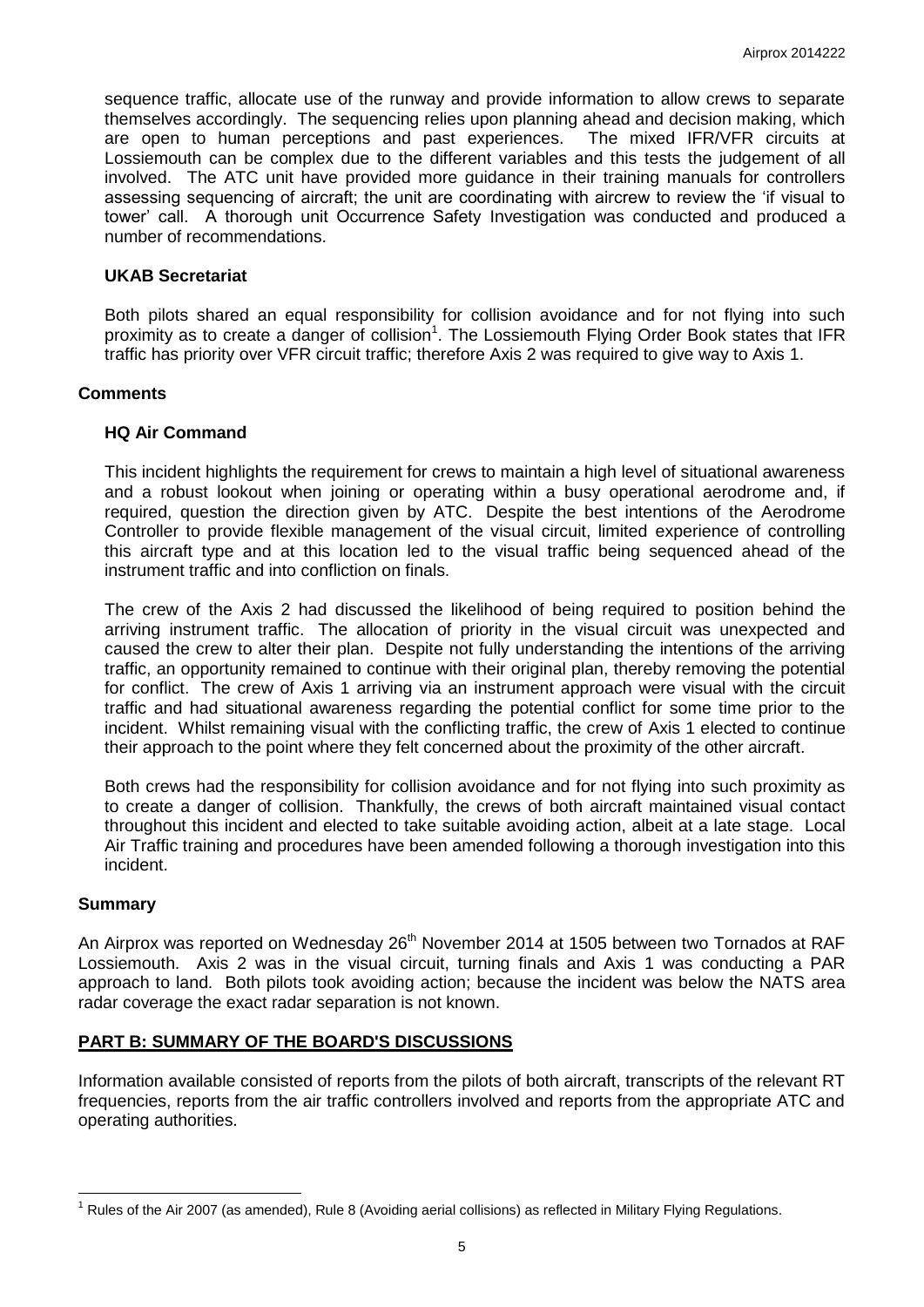The Board first considered the actions of Axis 1, the Board noted that despite not being given Traffic Information by ATC, he was visual with the circuit traffic and some members opined that he could have broken of the approach much earlier than he did if he had perceived there to be a confliction. However, they also acknowledged that being an instrument approach, and in accordance with the Lossiemouth flying order book, as IFR traffic he could reasonably have expected that he had priority.

Turning to Axis 2, again the Board noted that the crew had internally discussed the potential need to extend downwind to go behind the radar traffic. This indicated that they recognised the possibility of a confliction on finals. The Board surmised that once the Aerodrome controller had given them landing priority downwind they were then seduced into following along with his plan, perhaps against their better judgement. The Board discussed at great length whether the crew should have been expected to clear their path before turning finals, or at the very least questioned the controller before turning in. Some members opined that responsibility for collision avoidance ultimately remained with the pilots and so, knowing that IFR traffic had priority in accordance with the flying order book, irrespective of what the controller had told them they should have gone around from the end of the downwind leg if there was any uncertainty. The counter argument proposed by other members was that, not knowing the intentions of the radar traffic, they could reasonably have expected ATC, with full situational awareness, to have allocated the priorities appropriately, and so were justified in commencing the final turn and descent in expectation that the PAR traffic might be overshooting. This led the Board onto lengthy discussions regarding the ATC role in the Airprox, and the dangers of trying to second-guess what other aircraft might be doing, or be capable of doing, when faced with a confliction.

Acknowledging that the PAR controller was relatively inexperienced, the Board was disappointed that he had not given Traffic Information to Axis 1 on first spotting the potential conflict on his radar. However, they were heartened to hear that new simulator scenarios to include the need to give Traffic Information were being included in PAR training packages, and that these were to be used RAF-wide. Turning to the actions of the Aerodrome controller, the Board heard that he was relatively new to Lossiemouth, had spent most of his training there using RW05, and so had limited experience integrating radar and visual circuit traffic on this runway. His previous unit had apparently not had the same visual circuit operating limitations or complexities as Lossiemouth, and he was therefore not attuned to anticipating a wider visual circuit on RW23 to avoid the local town (which then put the two aircraft in proximity with each other due to the extended track of the aircraft in the visual circuit). Again, members were pleased to hear that Lossiemouth were planning to address this training shortfall in the future. The Board also noted that, in this case, whilst well-intentioned, the controller's plan to get both aircraft in from their approaches was based upon the flawed use of the "if visual call tower" procedure for the PAR aircraft. This procedure was not intended for use in this scenario, but instead for ones where use of the runway by radar traffic was assured. Furthermore, its use in this scenario relied upon the radar traffic becoming visual with the circuit traffic at a relatively late stage in the approach which, with traffic turning finals in the visual circuit, had the potential to be dangerous. Moreover, without a positive clearance being passed to the radar traffic, visual circuit information would also not have been passed. Fortunately, in this situation the radar traffic, Axis 1, was visual with the circuit traffic and elected to break off the approach at the same time as the visual circuit traffic 'bunted' below.

Non-RAF members of the Board recalled that the Board had recently made a recommendation to the MAA about the provision of Aerodrome Control Services at military airfields (Airprox 2014121), which had been deemed unnecessary by the MAA. Ironically, in this instance, it had been an attempt by the Aerodrome controller to positively sequence the aircraft that had led to the crew of Axis 2 changing their plan. Nevertheless, they opined that the situation seemed to indicate a lack of certainty about who was responsible for what in military airfield visual circuits; if Aerodrome Control Services were not to be formally adopted, for which they recognised that there were rational reasons, then military pilots needed to be much more positive in ensuring their own separation and sequencing in the visual circuit.

Moving on to determine the cause of the Airprox, the Board agreed that it had been a misjudgement of sequencing by the Lossiemouth Tower Controller that was at the root of the incident. However,